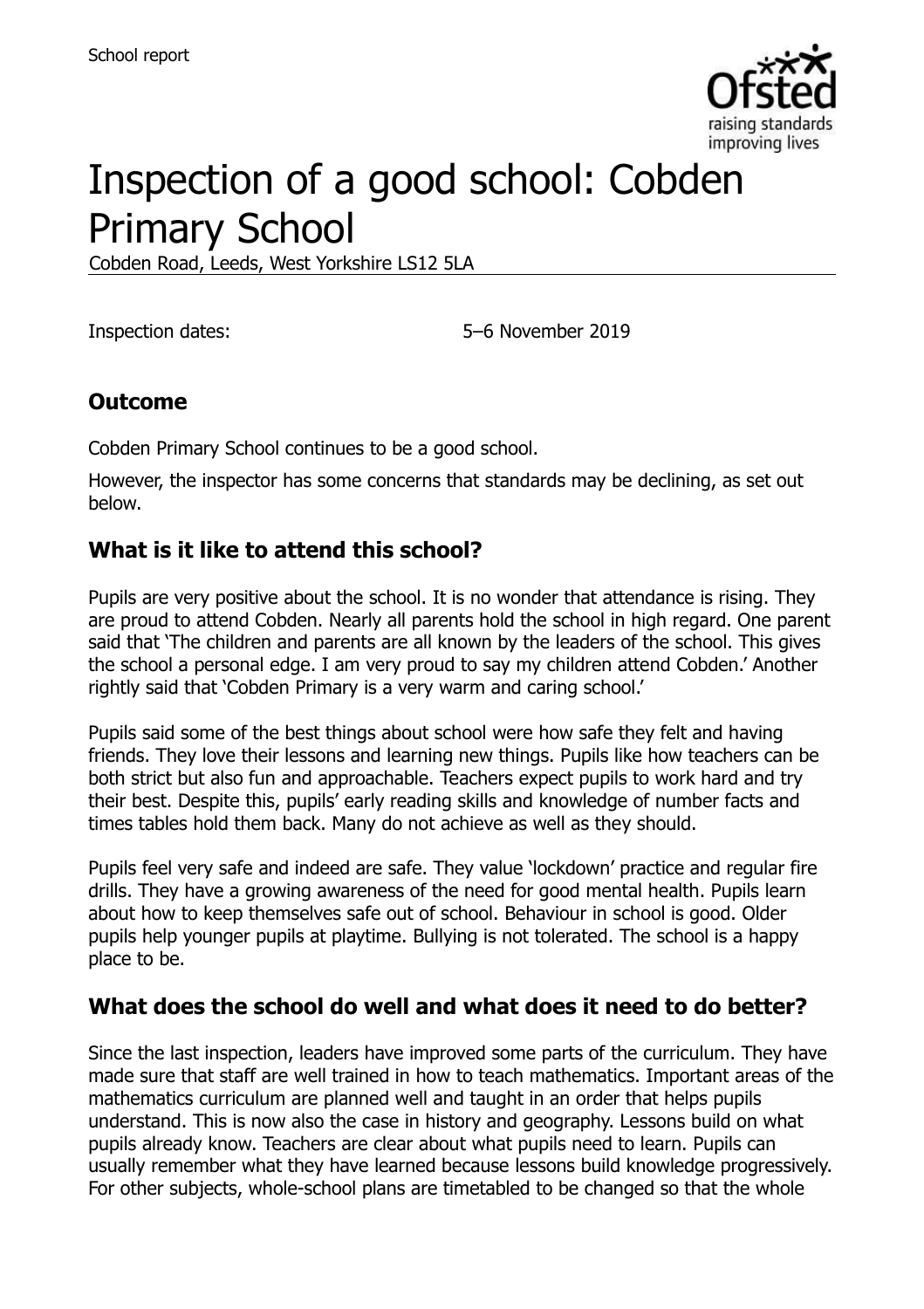

curriculum is coherently planned in the same way.

The school's curriculum provides relevant and meaningful opportunities for pupils to explore and learn about the wider world. This starts just beyond the school gates, in the immediate locality. Learning then spreads to Leeds and surrounding districts, and then across Great Britain and beyond. Pupils speak with zest about visits such as to Brimham Rocks or Bolton Abbey. They look forward to the residential visit in Year 5. Pupils develop an appreciation of human creativity, achievement and spirituality. They enjoy activities such as visits from theatre groups and learning about artists and composers.

Pupils speak with maturity about tolerance and respect. They are well behaved around school and have positive attitudes to learning, especially in key stage 2. Almost all pupils are motivated to succeed. They try their hardest in their work.

Over time, pupils' early reading and mathematical knowledge and skills have been weak. Pupils are still making a slow start in their learning. They have not got time to catch up by the end of Year 6. Although pupils' achievement in mathematics is improving, many older pupils cannot quickly recall times tables and number facts. Younger children are not grasping important mathematical concepts or learning and remembering key facts.

Younger children's phonics knowledge is improving. This is a slow process and teaching requires more urgency. Expectations of which sounds children need to know at certain times of the year are not yet high enough. Reading books are becoming matched to pupils' reading skills. This means some can read with confidence on their own. Not all pupils have reading books they can read by themselves. These pupils do not learn to read as quickly as they should. The love of reading is not promoted strongly in school. Pupils have little time to read for pleasure while at school. Many of the pupils who shared their views reported that they rarely read at home.

The early years is a nurturing and caring environment. It prepares children well both socially and emotionally as they move into key stage 1. Relationships with parents are strong. Teachers provide activities that strengthen children's fine and gross motor skills. The development of children's language skills is rightly still a priority. Developing children's basic skills in reading, writing and number needs further improvement.

The school is well led. Leaders make every effort to support teachers. This ensures that staff do their jobs well. Staff love working at the school. Many have stayed at Cobden since the start of their careers. Leaders and teachers alike put pupils at the heart of all the school does.

#### **Safeguarding**

The arrangements for safeguarding are effective.

Staff are well trained and know how to keep children safe. The regular updates for staff give them information about risks to watch out for. Staff with designated responsibility for safeguarding know pupils and their families well. The work of the family support worker is invaluable. Governors fulfil their responsibilities in respect of safeguarding. The local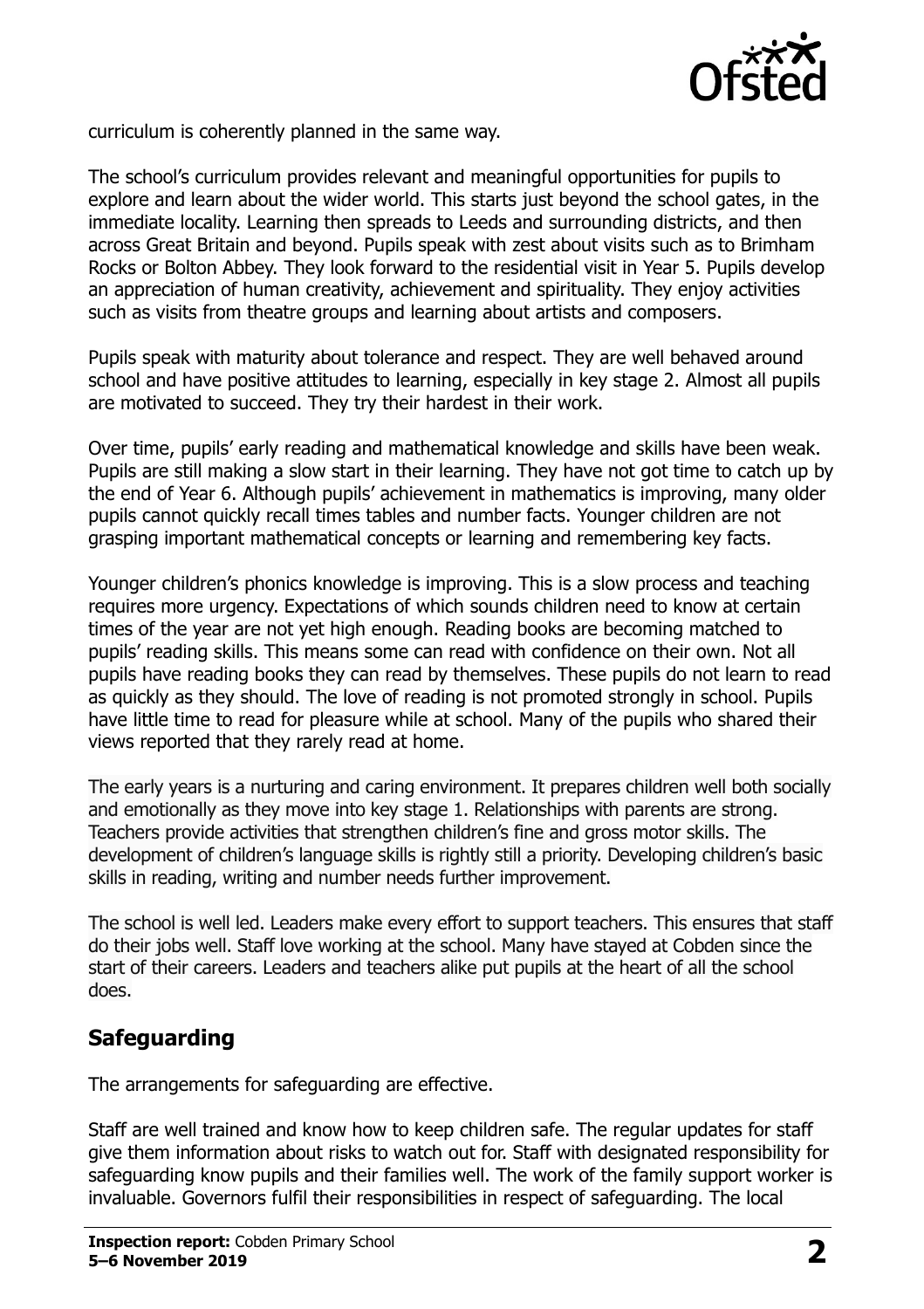

authority recently completed a thorough safeguarding audit. The school received a glowing report. Where appropriate, staff communicate with outside agencies. Pupils have detailed knowledge about the dangers they may face online and how to avoid these.

# **What does the school need to do to improve?**

# **(Information for the school and appropriate authority)**

- Many pupils do not achieve well across the curriculum. Published data for the end of each key stage shows that a large proportion do not meet the government's expectations in reading, writing and mathematics. Leaders must ensure that pupils' attainment and progress in reading, writing and mathematics quickly improve.
- The school's approach to the teaching of phonics is slowly becoming stronger. Further work must be done to ensure that younger children's phonics knowledge and language skills give them the foundations for all learning. This is especially in the early years and Year 1. There needs to be a greater urgency in teaching and higher expectations of what children and pupils know by the end of each term.
- Some pupils' reading books connect closely to their phonics knowledge as they are learning to read. These pupils read with increasing confidence because they do not get stuck on difficult words. Leaders need to make sure that all pupils who are learning to read use books to practise that contain only the sounds they know.
- Some pupils are starting to develop a love of reading. Further work is needed to raise the profile of reading in school and allow all pupils time to read. Reading areas and class libraries are not well used. Leaders need to ensure pupils read regularly in school so that they can read fluently and with understanding.
- Younger pupils are too slow to learn key mathematical knowledge and grasp important mathematical concepts. Leaders must make sure that children from an early age have secure mathematical understanding to allow them to apply and use their developing mathematical skills in a range of situations. Too many older pupils are held back because they cannot quickly recall times tables facts and simple number bonds.
- The curriculum is becoming more coherently planned and sequenced in history and geography. Leaders must ensure that further work is completed so that this is the case for all subjects, especially in the creative arts and technology subjects.

# **Background**

When we have judged a school to be good we will then normally go into the school about once every four years to confirm that the school remains good. This is called a section 8 inspection of a good school or non-exempt outstanding school. We do not give graded judgements on a section 8 inspection. However, if we find some evidence that the school could now be better than good or that standards may be declining, then the next inspection will be a section 5 inspection. Usually this is within one to two years of the date of the section 8 inspection. If we have serious concerns about safeguarding, behaviour or the quality of education, we will convert the section 8 inspection to a section 5 inspection immediately.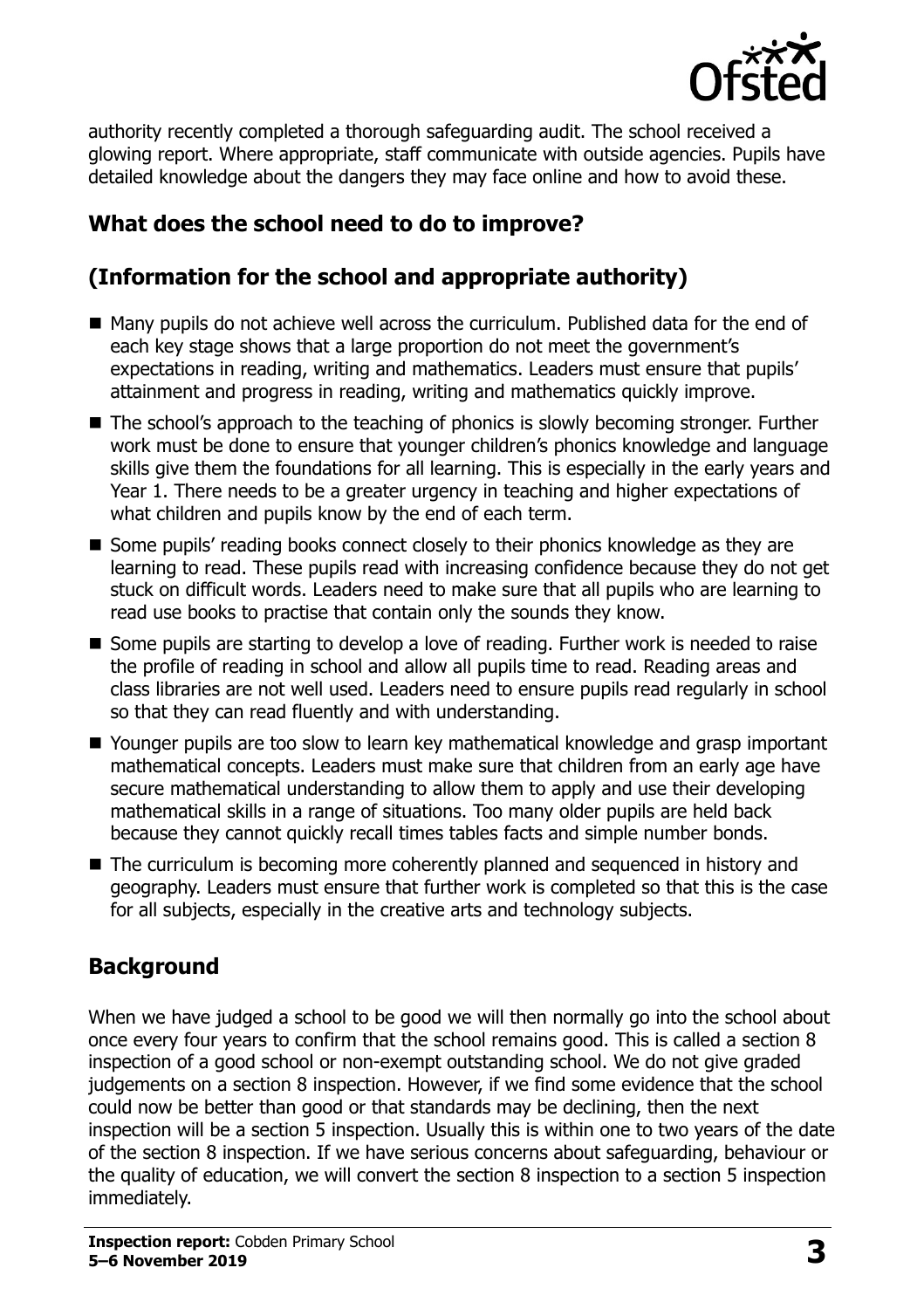

This is the second section 8 inspection since we judged Cobden Primary School to be good on 19 April 2016.

# **How can I feed back my views?**

You can use [Ofsted Parent View](https://parentview.ofsted.gov.uk/) to give Ofsted your opinion on your child's school, or to find out what other parents and carers think. We use Ofsted Parent View information when deciding which schools to inspect, when to inspect them and as part of their inspection.

The Department for Education has further quidance on how to complain about a school.

If you are not happy with the inspection or the report, you can [complain to Ofsted.](https://www.gov.uk/complain-ofsted-report)

# **Further information**

You can search for [published performance information](http://www.compare-school-performance.service.gov.uk/) about the school.

In the report, '[disadvantaged pupils](http://www.gov.uk/guidance/pupil-premium-information-for-schools-and-alternative-provision-settings)' refers to those pupils who attract government pupil premium funding: pupils claiming free school meals at any point in the last six years and pupils in care or who left care through adoption or another formal route.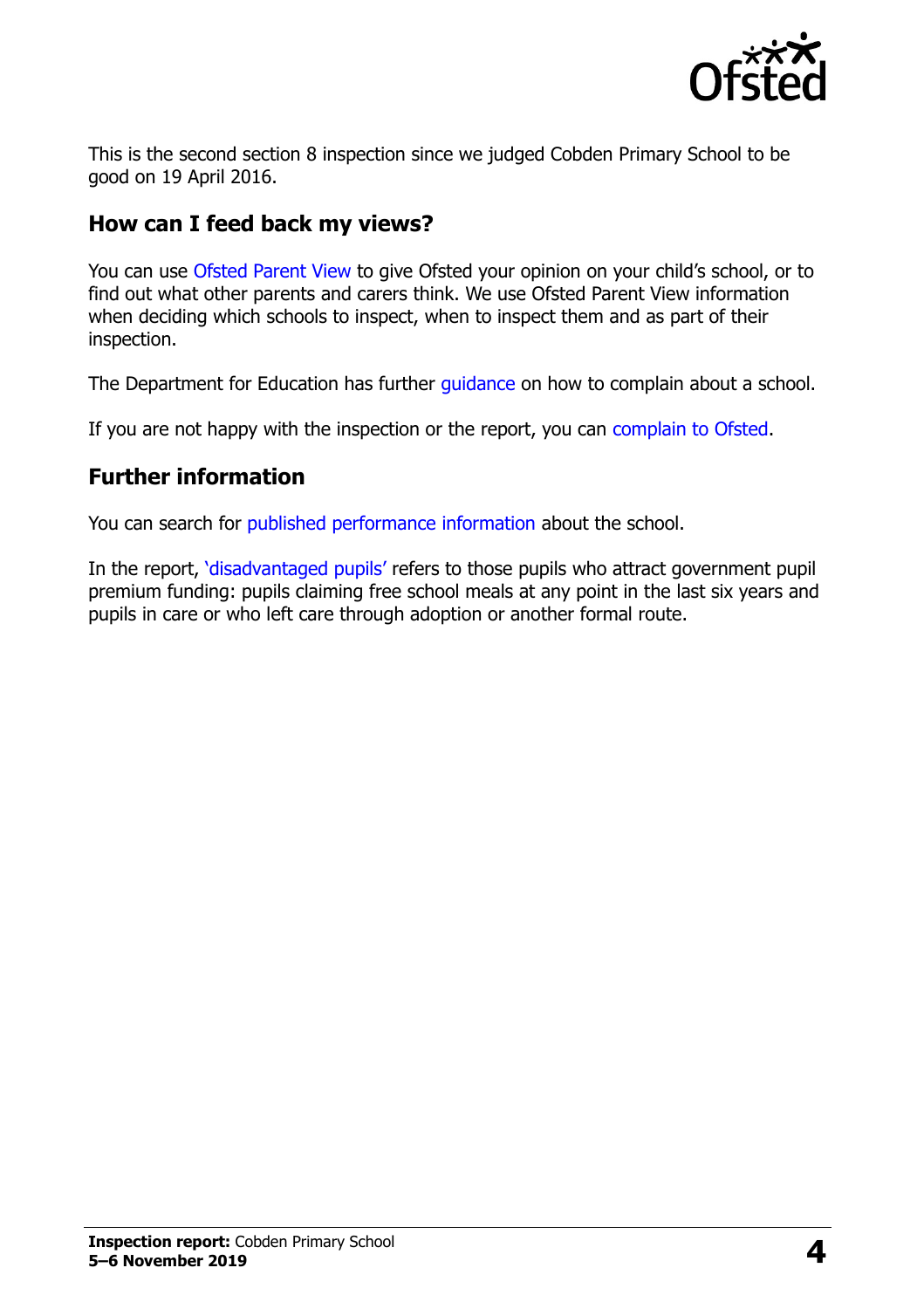

#### **School details**

| Unique reference number             | 107963                  |
|-------------------------------------|-------------------------|
| <b>Local authority</b>              | Leeds                   |
| <b>Inspection number</b>            | 10110823                |
| <b>Type of school</b>               | Primary                 |
| <b>School category</b>              | Community               |
| Age range of pupils                 | 3 to 11                 |
| <b>Gender of pupils</b>             | Mixed                   |
| Number of pupils on the school roll | 219                     |
| <b>Appropriate authority</b>        | The governing body      |
| <b>Chair of governing body</b>      | Mrs Deryn Porter        |
| <b>Headteacher</b>                  | Mrs Paula Head          |
| Website                             | www.cobden.leeds.sch.uk |
| Date of previous inspection         | 19 April 2016           |

# **Information about this school**

- This school is an average-sized primary school.
- $\blacksquare$  It has a Nursery class for children from the age of three, held during mornings only.
- $\blacksquare$  The school runs a daily breakfast club for pupils.
- The proportion of disadvantaged pupils is close to triple the national average.
- Most pupils are of White British heritage.
- The proportion of pupils who speak English as an additional language is below average.
- The proportion of pupils with special educational needs and/or disabilities (SEND) is above average.

# **Information about this inspection**

- I met with the headteacher, senior leaders, subject leaders and other members of staff, including the family support worker and business manager.
- $\blacksquare$  I met with a group of governors, including the chair of the governing body. I also met a representative of the local authority.
- $\blacksquare$  I took account of the 2019 school survey of parents' views as there were very few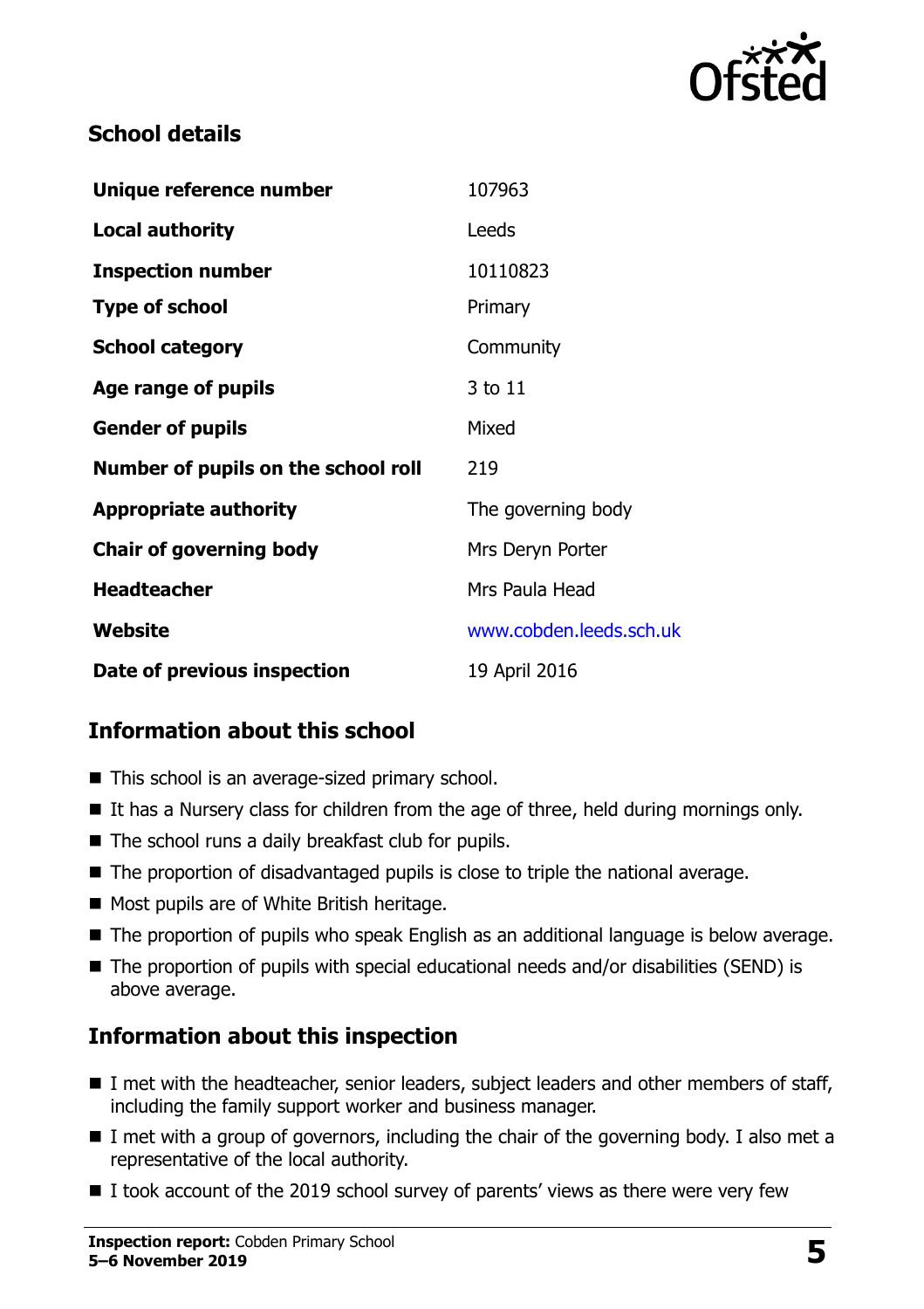

responses to Ofsted's parent questionnaire, Parent View. I scrutinised the seven parents' comments on the free-text facility. I also considered the 17 responses to Ofsted's staff survey.

- I observed pupils' behaviour in lessons and around the school, including at playtimes and lunchtimes. I gathered pupils' views about the school through formal and informal discussion, including with the school council.
- I scrutinised a range of documentation, including the school's self-evaluation and improvement plans and safeguarding documents. I also evaluated information relating to pupils' behaviour and attendance.
- $\blacksquare$  I looked in-depth at the following subjects: reading, mathematics and history. This included discussions with leaders of these subjects, visits to lessons, discussions with teachers, scrutiny of pupils' work and discussions with pupils.

#### **Inspection team**

Phil Scott, lead inspector **Ofsted Inspector**